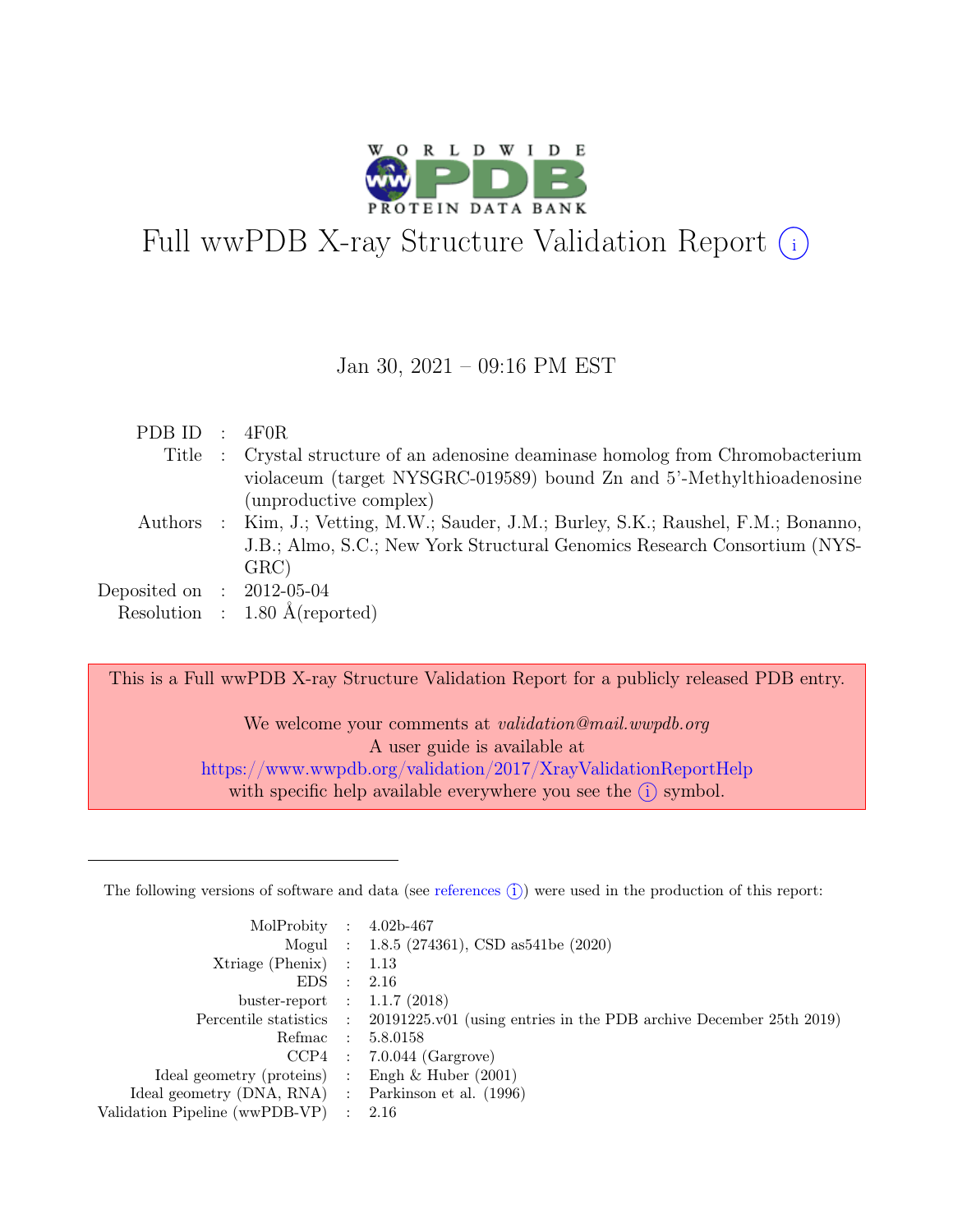# 1 Overall quality at a glance  $(i)$

The following experimental techniques were used to determine the structure: X-RAY DIFFRACTION

The reported resolution of this entry is 1.80 Å.

Percentile scores (ranging between 0-100) for global validation metrics of the entry are shown in the following graphic. The table shows the number of entries on which the scores are based.



| Metric                | Whole archive | Similar resolution                                        |
|-----------------------|---------------|-----------------------------------------------------------|
|                       | $(\#Entries)$ | $(\# \text{Entries}, \text{ resolution range}(\text{A}))$ |
| $R_{free}$            | 130704        | $5950 (1.80 - 1.80)$                                      |
| Clashscore            | 141614        | 6793 (1.80-1.80)                                          |
| Ramachandran outliers | 138981        | 6697 (1.80-1.80)                                          |
| Sidechain outliers    | 138945        | 6696 (1.80-1.80)                                          |
| RSRZ outliers         | 127900        | 5850 (1.80-1.80)                                          |

The table below summarises the geometric issues observed across the polymeric chains and their fit to the electron density. The red, orange, yellow and green segments of the lower bar indicate the fraction of residues that contain outliers for  $\geq$ =3, 2, 1 and 0 types of geometric quality criteria respectively. A grey segment represents the fraction of residues that are not modelled. The numeric value for each fraction is indicated below the corresponding segment, with a dot representing fractions <=5% The upper red bar (where present) indicates the fraction of residues that have poor fit to the electron density. The numeric value is given above the bar.

| nin | $\mu$ ength           | Quality of chain |  |  |  |  |  |
|-----|-----------------------|------------------|--|--|--|--|--|
| $-$ | $\overline{A}$<br>44. | .%<br>93%        |  |  |  |  |  |

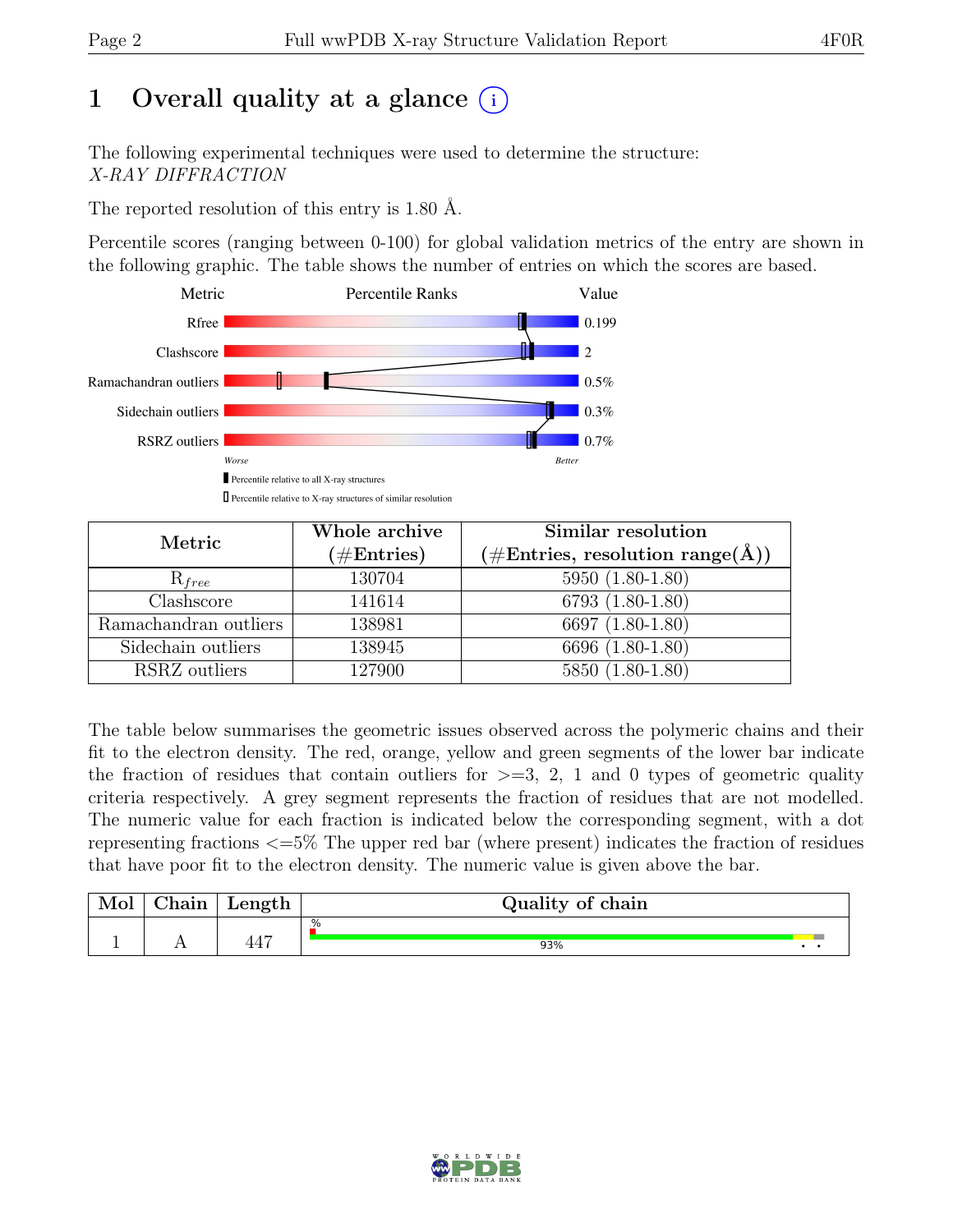# 2 Entry composition  $(i)$

There are 5 unique types of molecules in this entry. The entry contains 3669 atoms, of which 0 are hydrogens and 0 are deuteriums.

In the tables below, the ZeroOcc column contains the number of atoms modelled with zero occupancy, the AltConf column contains the number of residues with at least one atom in alternate conformation and the Trace column contains the number of residues modelled with at most 2 atoms.

• Molecule 1 is a protein called 5-methylthioadenosine/S-adenosylhomocysteine deaminase.

| Mol | $\text{Chain}$ | Residues | $\rm{Atoms}$    |      |     |     | ZeroOcc | AltConf  | Trace |  |  |
|-----|----------------|----------|-----------------|------|-----|-----|---------|----------|-------|--|--|
|     |                | 436      | Total<br>OO 1 . | 2079 | 591 | 629 |         | Se<br>16 |       |  |  |

There are 8 discrepancies between the modelled and reference sequences:

| Chain | Residue | Modelled   | Actual | Comment        | Reference  |
|-------|---------|------------|--------|----------------|------------|
| А     | 440     | <b>GLU</b> |        | expression tag | UNP Q7NZ90 |
| А     | 441     | <b>GLY</b> |        | expression tag | UNP Q7NZ90 |
| А     | 442     | <b>HIS</b> |        | expression tag | UNP Q7NZ90 |
| А     | 443     | <b>HIS</b> |        | expression tag | UNP Q7NZ90 |
| А     | 444     | <b>HIS</b> |        | expression tag | UNP Q7NZ90 |
| А     | 445     | <b>HIS</b> |        | expression tag | UNP Q7NZ90 |
| А     | 446     | <b>HIS</b> |        | expression tag | UNP Q7NZ90 |
| А     | 447     | <b>HIS</b> |        | expression tag | UNP Q7NZ90 |

• Molecule 2 is ZINC ION (three-letter code: ZN) (formula: Zn).

|  | Mol   Chain   Residues | $\rm{Atoms}$ | $\mid$ ZeroOcc $\mid$ AltConf |  |
|--|------------------------|--------------|-------------------------------|--|
|  |                        | Total        |                               |  |

• Molecule 3 is GLYCEROL (three-letter code: GOL) (formula:  $C_3H_8O_3$ ).

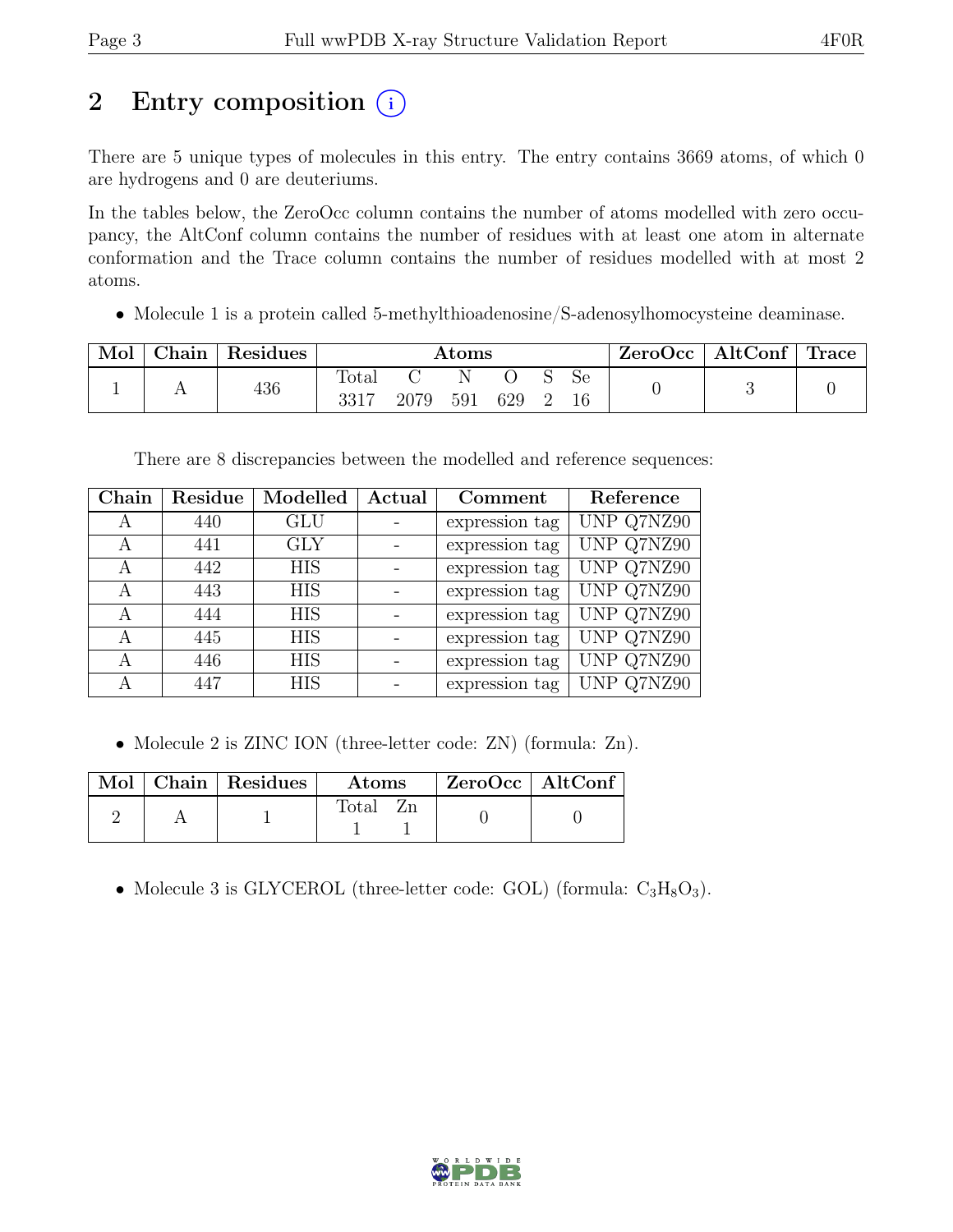

|  | Mol   Chain   Residues | Atoms   |  |  | $ZeroOcc$   AltConf |  |
|--|------------------------|---------|--|--|---------------------|--|
|  |                        | Total C |  |  |                     |  |

• Molecule 4 is 5'-DEOXY-5'-METHYLTHIOADENOSINE (three-letter code: MTA) (formula:  $C_{11}H_{15}N_5O_3S$ ).



| $\operatorname{Mol}$ | Chain   Residues | Atoms       |  |  |  | ZeroOcc   AltConf |  |
|----------------------|------------------|-------------|--|--|--|-------------------|--|
|                      |                  | Total C N O |  |  |  |                   |  |

• Molecule 5 is water.

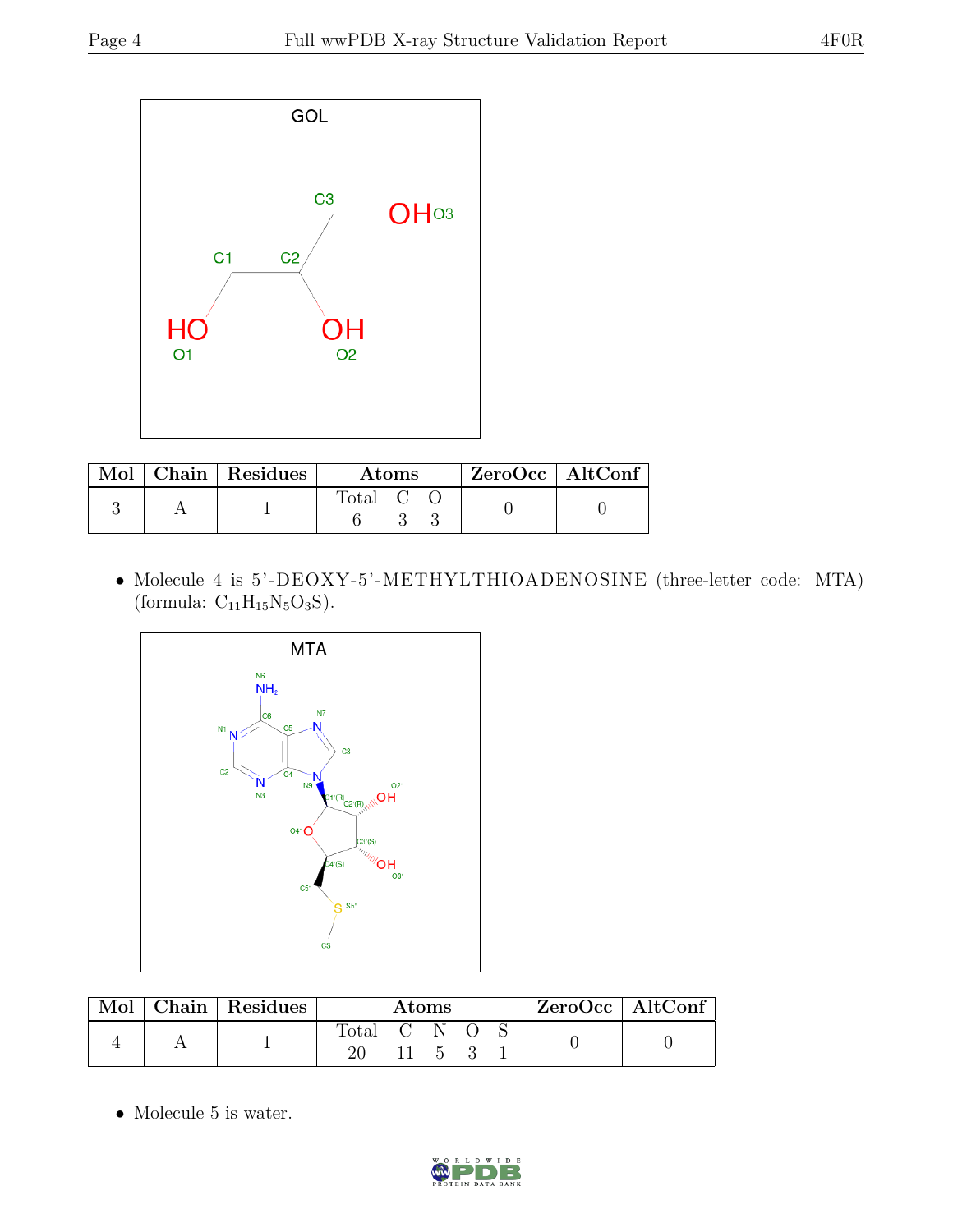|  | Mol   Chain   Residues  <br>Atoms |                     | ZeroOcc   AltConf |  |
|--|-----------------------------------|---------------------|-------------------|--|
|  | 325                               | Total<br>325<br>325 |                   |  |

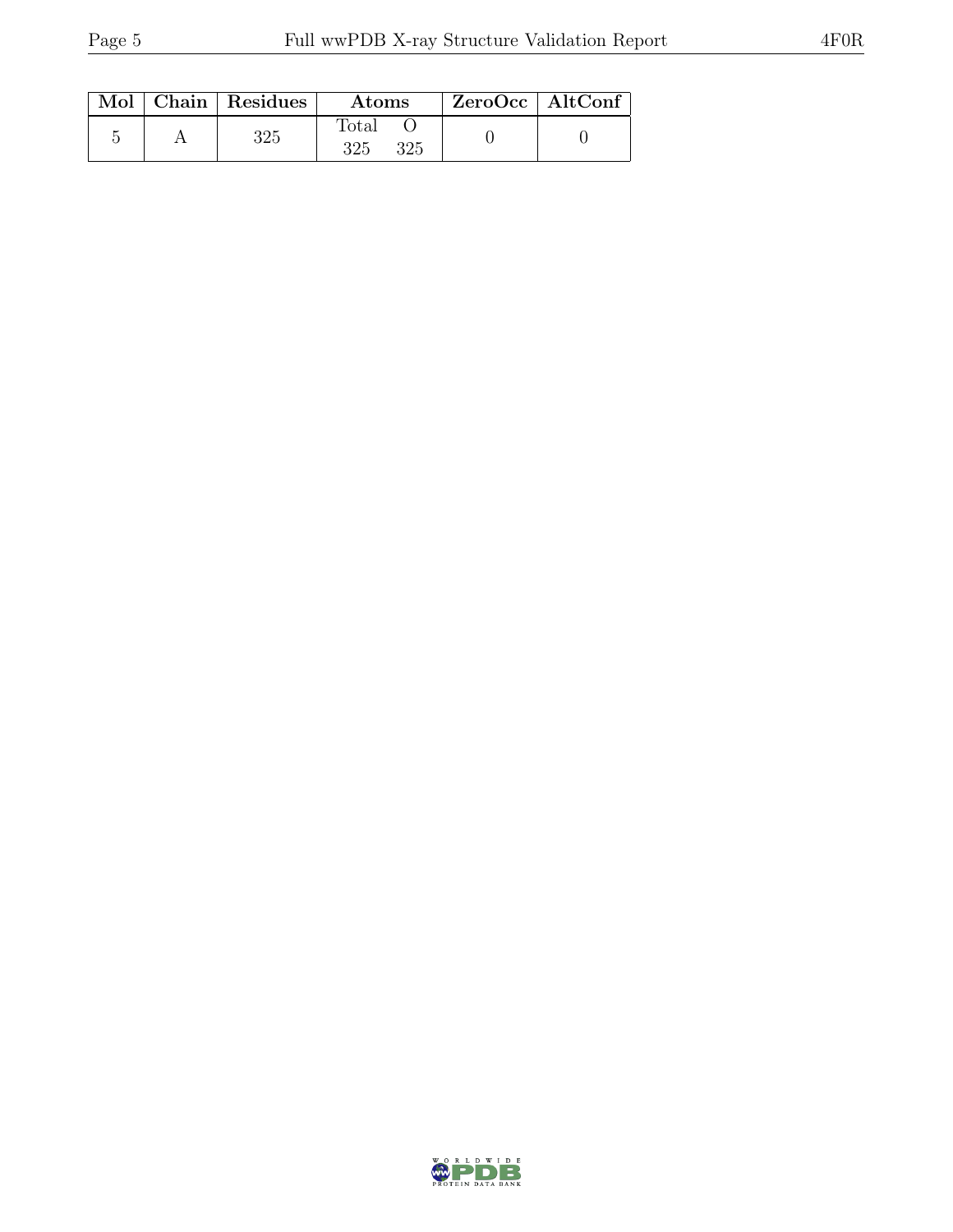# 3 Residue-property plots  $(i)$

These plots are drawn for all protein, RNA, DNA and oligosaccharide chains in the entry. The first graphic for a chain summarises the proportions of the various outlier classes displayed in the second graphic. The second graphic shows the sequence view annotated by issues in geometry and electron density. Residues are color-coded according to the number of geometric quality criteria for which they contain at least one outlier:  $green = 0$ , yellow  $= 1$ , orange  $= 2$  and red  $= 3$  or more. A red dot above a residue indicates a poor fit to the electron density (RSRZ > 2). Stretches of 2 or more consecutive residues without any outlier are shown as a green connector. Residues present in the sample, but not in the model, are shown in grey.

• Molecule 1: 5-methylthioadenosine/S-adenosylhomocysteine deaminase



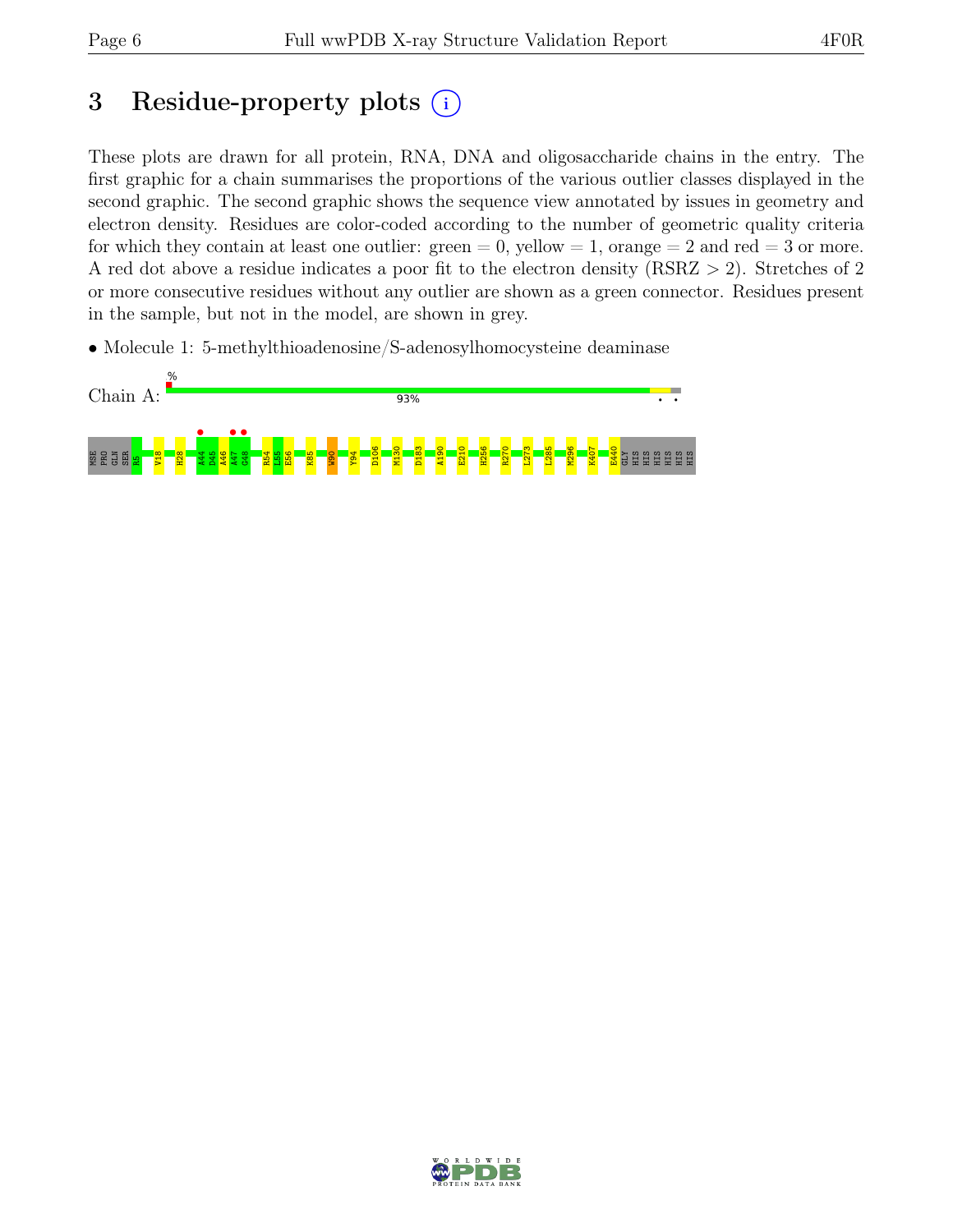# 4 Data and refinement statistics  $(i)$

| Property                                                             | Value                                           | <b>Source</b> |
|----------------------------------------------------------------------|-------------------------------------------------|---------------|
| Space group                                                          | P 41 21 2                                       | Depositor     |
| Cell constants                                                       | $101.15\text{\AA}$ $101.15\text{\AA}$<br>88.62Å |               |
| a, b, c, $\alpha$ , $\beta$ , $\gamma$                               | $90.00^\circ$<br>$90.00^\circ$<br>$90.00^\circ$ | Depositor     |
| Resolution $(A)$                                                     | 50.00<br>1.80<br>$\equiv$                       | Depositor     |
|                                                                      | 40.29<br>1.80<br>$\equiv$                       | <b>EDS</b>    |
| % Data completeness                                                  | $100.0 (50.00 - 1.80)$                          | Depositor     |
| (in resolution range)                                                | $100.0 (40.29-1.80)$                            | <b>EDS</b>    |
| $R_{merge}$                                                          | (Not available)                                 | Depositor     |
| $\mathrm{R}_{sym}$                                                   | 0.10                                            | Depositor     |
| $\langle I/\sigma(I)\rangle^{-1}$                                    | 3.35 (at $1.79\text{\AA}$ )                     | Xtriage       |
| Refinement program                                                   | <b>REFMAC 5.6.0117</b>                          | Depositor     |
|                                                                      | 0.163<br>0.199<br>$\ddot{\phantom{0}}$          | Depositor     |
| $R, R_{free}$                                                        | $0.163$ ,<br>0.199                              | DCC           |
| $R_{free}$ test set                                                  | $2177$ reflections $(5.04\%)$                   | wwPDB-VP      |
| Wilson B-factor $(A^2)$                                              | 19.4                                            | Xtriage       |
| Anisotropy                                                           | 0.001                                           | Xtriage       |
| Bulk solvent $k_{sol}(e/\mathring{A}^3)$ , $B_{sol}(\mathring{A}^2)$ | $0.36$ , 44.1                                   | <b>EDS</b>    |
| L-test for $\mathrm{twinning}^2$                                     | $< L >$ = 0.50, $< L^2 >$ = 0.33                | Xtriage       |
| Estimated twinning fraction                                          | No twinning to report.                          | Xtriage       |
| $\overline{F_o,F_c}$ correlation                                     | 0.96                                            | <b>EDS</b>    |
| Total number of atoms                                                | 3669                                            | wwPDB-VP      |
| Average B, all atoms $(A^2)$                                         | 21.0                                            | wwPDB-VP      |

Xtriage's analysis on translational NCS is as follows: The largest off-origin peak in the Patterson function is 5.44% of the height of the origin peak. No significant pseudotranslation is detected.

<sup>&</sup>lt;sup>2</sup>Theoretical values of  $\langle |L| \rangle$ ,  $\langle L^2 \rangle$  for acentric reflections are 0.5, 0.333 respectively for untwinned datasets, and 0.375, 0.2 for perfectly twinned datasets.



<span id="page-6-1"></span><span id="page-6-0"></span><sup>1</sup> Intensities estimated from amplitudes.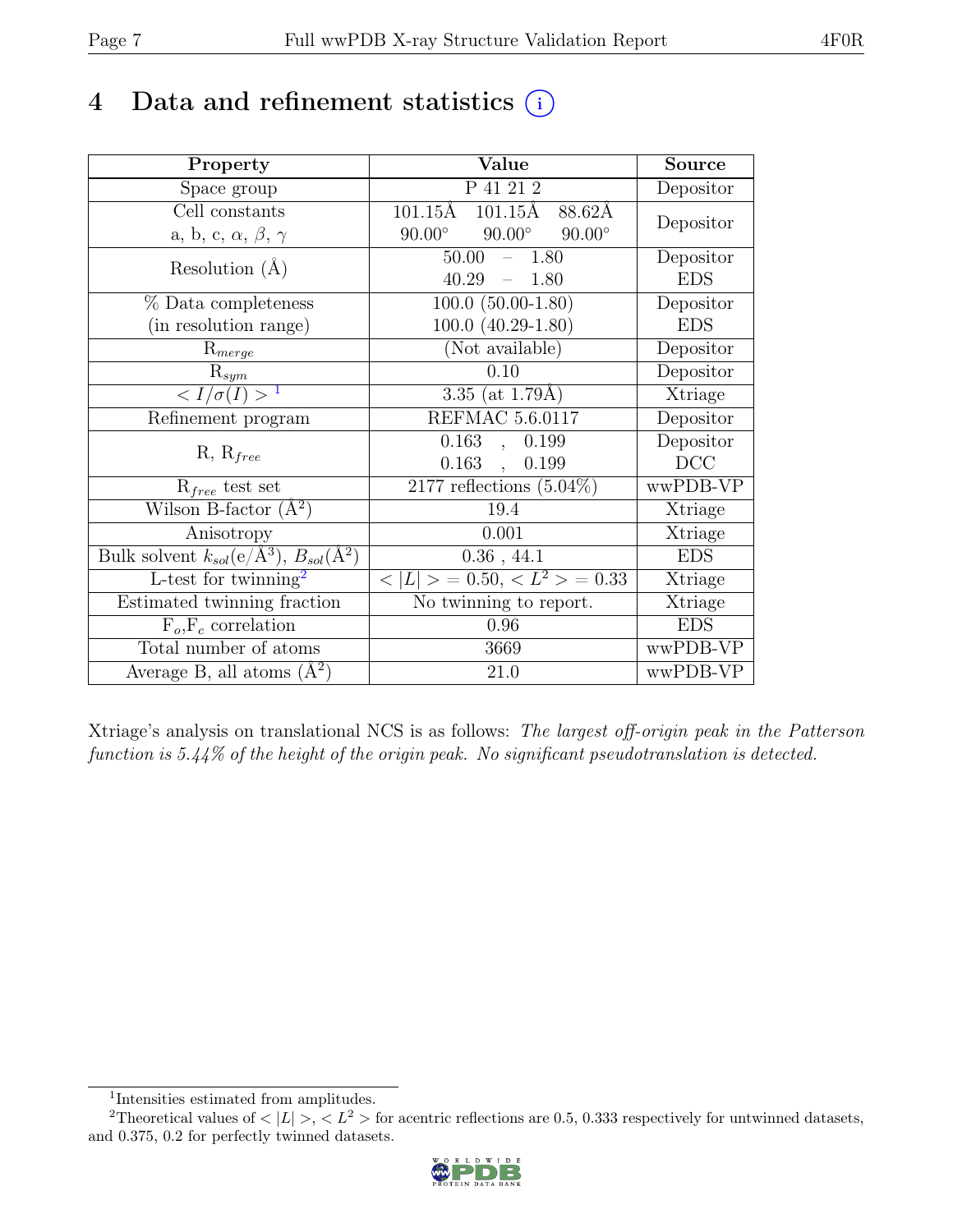# 5 Model quality  $(i)$

# 5.1 Standard geometry  $(i)$

Bond lengths and bond angles in the following residue types are not validated in this section: GOL, ZN, MTA

The Z score for a bond length (or angle) is the number of standard deviations the observed value is removed from the expected value. A bond length (or angle) with  $|Z| > 5$  is considered an outlier worth inspection. RMSZ is the root-mean-square of all Z scores of the bond lengths (or angles).

| $Mol$   Chain |      | Bond lengths       | Bond angles |                 |  |
|---------------|------|--------------------|-------------|-----------------|--|
|               | RMSZ | $\# Z  > 5$        | RMSZ        | # $ Z  > 5$     |  |
|               | 0.77 | $1/3360$ $(0.0\%)$ | 0.69        | $1/4534(0.0\%)$ |  |

All (1) bond length outliers are listed below:

|  |  |                           | $\mid$ Mol $\mid$ Chain $\mid$ Res $\mid$ Type $\mid$ Atoms $\mid$ Z $\mid$ Observed(A) $\mid$ Ideal(A) $\mid$ |  |
|--|--|---------------------------|----------------------------------------------------------------------------------------------------------------|--|
|  |  | 90   TRP   CD2-CE2   5.54 | .48                                                                                                            |  |

All (1) bond angle outliers are listed below:

| $\parallel$ Mol $\parallel$ Chain $\parallel$ Res $\parallel$ Type $\parallel$ |  | $\rm{Atoms}$                   | $\mathbf{Z}$   Observed( $^{\circ}$ )   Ideal( $^{\circ}$ ) |        |
|--------------------------------------------------------------------------------|--|--------------------------------|-------------------------------------------------------------|--------|
|                                                                                |  | $106$   ASP   CB-CG-OD1   6.50 | 124.15                                                      | 118.30 |

There are no chirality outliers.

There are no planarity outliers.

### 5.2 Too-close contacts  $(i)$

In the following table, the Non-H and H(model) columns list the number of non-hydrogen atoms and hydrogen atoms in the chain respectively. The H(added) column lists the number of hydrogen atoms added and optimized by MolProbity. The Clashes column lists the number of clashes within the asymmetric unit, whereas Symm-Clashes lists symmetry-related clashes.

|  |      |      | Mol   Chain   Non-H   H(model)   H(added)   Clashes   Symm-Clashes |
|--|------|------|--------------------------------------------------------------------|
|  | 3317 | 3313 |                                                                    |
|  |      |      |                                                                    |
|  |      |      |                                                                    |
|  |      | L5   |                                                                    |
|  | 325  |      |                                                                    |
|  | 3669 | 3336 |                                                                    |

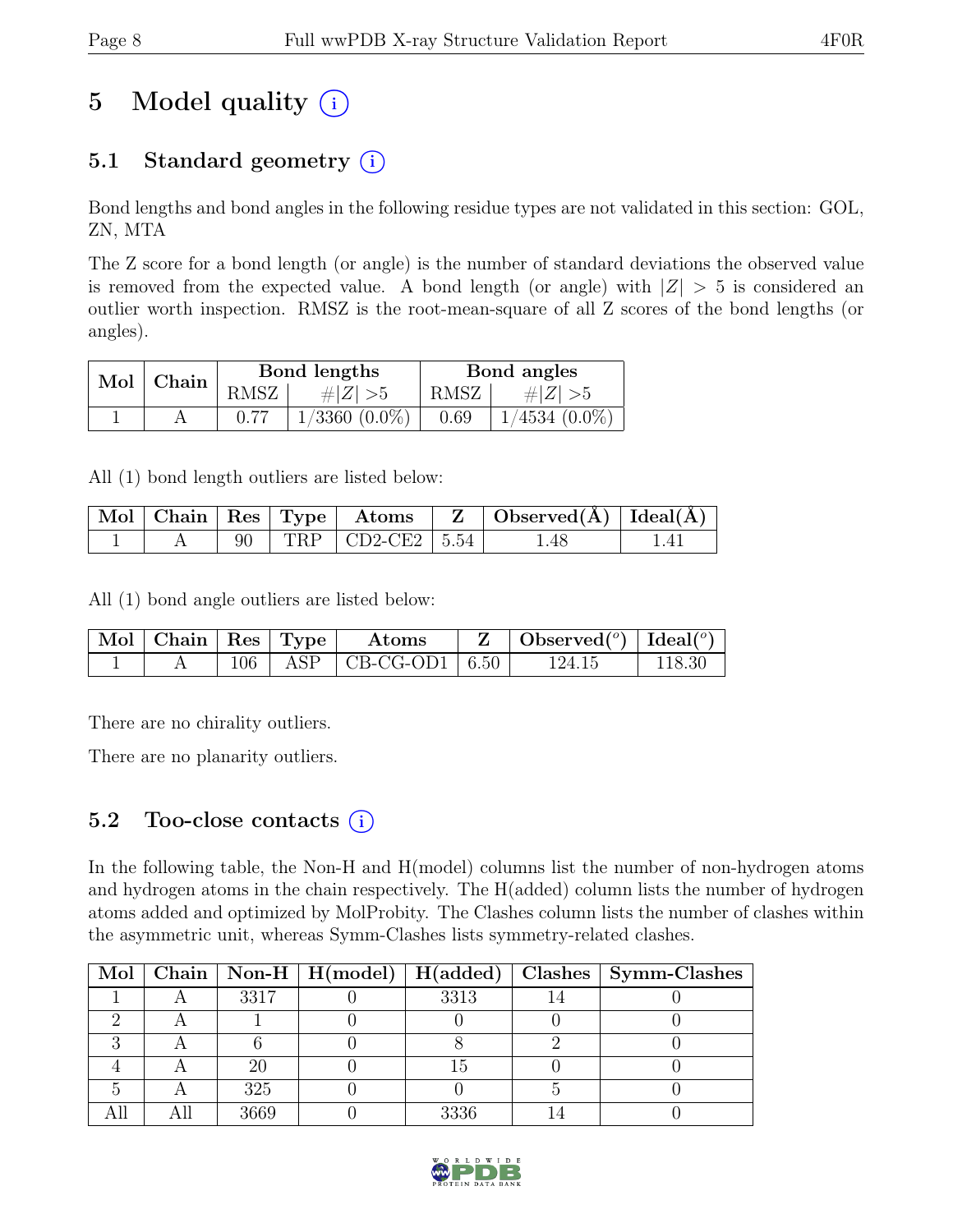The all-atom clashscore is defined as the number of clashes found per 1000 atoms (including hydrogen atoms). The all-atom clashscore for this structure is 2.

All (14) close contacts within the same asymmetric unit are listed below, sorted by their clash magnitude.

| $\rm{Atom-1}$      | $Atom-2$         | Interatomic<br>distance $(A)$ | Clash<br>overlap $(\AA)$ |
|--------------------|------------------|-------------------------------|--------------------------|
| 1: A:296: MSE: HE3 | 5:A:819:HOH:O    | 1.59                          | 1.02                     |
| 1:A:56:GLU:HB3     | 5:A:880:HOH:O    | 1.75                          | 0.86                     |
| 1: A:296: MSE: HE2 | 5:A:850:HOH:O    | 1.90                          | 0.72                     |
| 1:A:285:LEU:CD2    | 3:A:502:GOL:H11  | 2.32                          | 0.60                     |
| 1:A:210[A]:GLU:HG3 | 5:A:855:HOH:O    | 2.02                          | 0.60                     |
| 1: A:28: HIS: NE2  | 5:A:767:HOH:O    | 2.34                          | 0.52                     |
| 1:A:130[B]:MSE:HG3 | 1:A:190:ALA:HB1  | 1.92                          | 0.51                     |
| 1:A:130[A]:MSE:HE3 | 1:A:190:ALA:HB1  | 1.93                          | 0.49                     |
| 1:A:270:ARG:NE     | 1:A:270:ARG:HA   | 2.30                          | 0.47                     |
| 1: A:90:TRP:CE2    | 3:A:502:GOL:H12  | 2.50                          | 0.47                     |
| 1:A:273:LEU:HD12   | 1: A:273:LEU: C  | 2.36                          | 0.46                     |
| 1: A:85: LYS: HE3  | 1: A:94: TYR: CZ | 2.50                          | 0.46                     |
| 1:A:183:ASP:OD2    | 1:A:407:LYS:NZ   | 2.30                          | 0.45                     |
| 1:A:46:ALA:O       | 1:A:54:ARG:NH1   | 2.52                          | 0.43                     |

There are no symmetry-related clashes.

### 5.3 Torsion angles  $(i)$

#### 5.3.1 Protein backbone  $(i)$

In the following table, the Percentiles column shows the percent Ramachandran outliers of the chain as a percentile score with respect to all X-ray entries followed by that with respect to entries of similar resolution.

The Analysed column shows the number of residues for which the backbone conformation was analysed, and the total number of residues.

| $\vert$ Mol $\vert$ Chain $\vert$ | Analysed                                       |  | Favoured   Allowed   Outliers   Percentiles |  |
|-----------------------------------|------------------------------------------------|--|---------------------------------------------|--|
|                                   | $437/447$ (98%)   423 (97%)   12 (3%)   2 (0%) |  | $\frac{1}{29}$ 15                           |  |

All (2) Ramachandran outliers are listed below:

| Mol | Chain | Res | Type |
|-----|-------|-----|------|
|     |       |     |      |
|     |       |     |      |

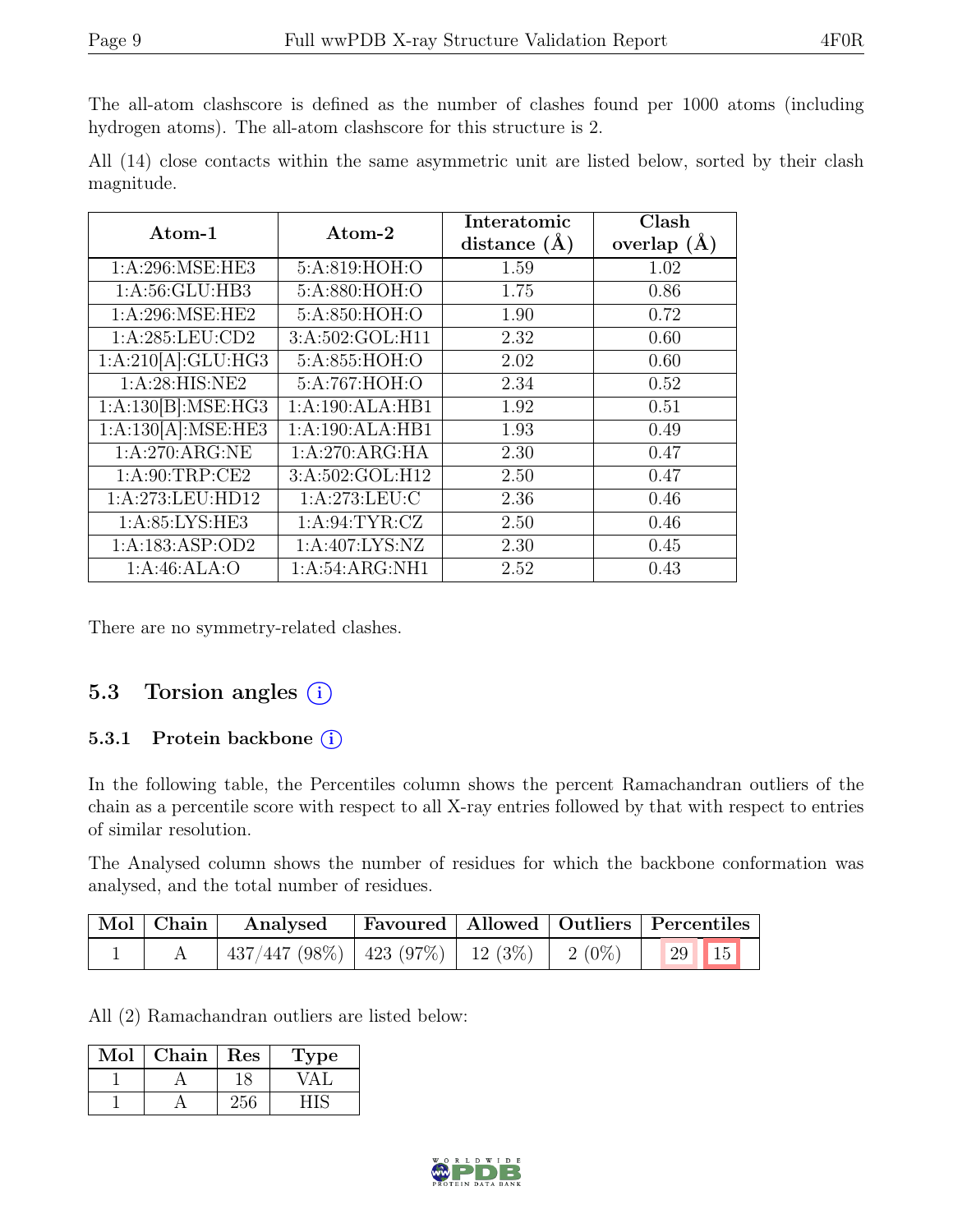#### 5.3.2 Protein sidechains  $(i)$

In the following table, the Percentiles column shows the percent sidechain outliers of the chain as a percentile score with respect to all X-ray entries followed by that with respect to entries of similar resolution.

The Analysed column shows the number of residues for which the sidechain conformation was analysed, and the total number of residues.

| $\mid$ Mol $\mid$ Chain | Analysed                                  | Rotameric   Outliers   Percentiles |       |  |
|-------------------------|-------------------------------------------|------------------------------------|-------|--|
|                         | $342/335$ (102\%)   341 (100\%)   1 (0\%) |                                    | 92 91 |  |

All (1) residues with a non-rotameric sidechain are listed below:

| Mol | Chain   Res | рe     |
|-----|-------------|--------|
|     |             | - 11 - |

Sometimes sidechains can be flipped to improve hydrogen bonding and reduce clashes. All (5) such sidechains are listed below:

| Mol | Chain | Res | <b>Type</b>             |
|-----|-------|-----|-------------------------|
|     |       | 178 | $\overline{\text{GLN}}$ |
|     |       | 211 | <b>GLN</b>              |
|     |       | 228 | <b>ASN</b>              |
|     |       | 243 | <b>GLN</b>              |
|     |       | 379 | <b>GLN</b>              |

#### 5.3.3 RNA  $(i)$

There are no RNA molecules in this entry.

### 5.4 Non-standard residues in protein, DNA, RNA chains (i)

There are no non-standard protein/DNA/RNA residues in this entry.

### 5.5 Carbohydrates  $(i)$

There are no monosaccharides in this entry.

### 5.6 Ligand geometry  $(i)$

Of 3 ligands modelled in this entry, 1 is monoatomic - leaving 2 for Mogul analysis.

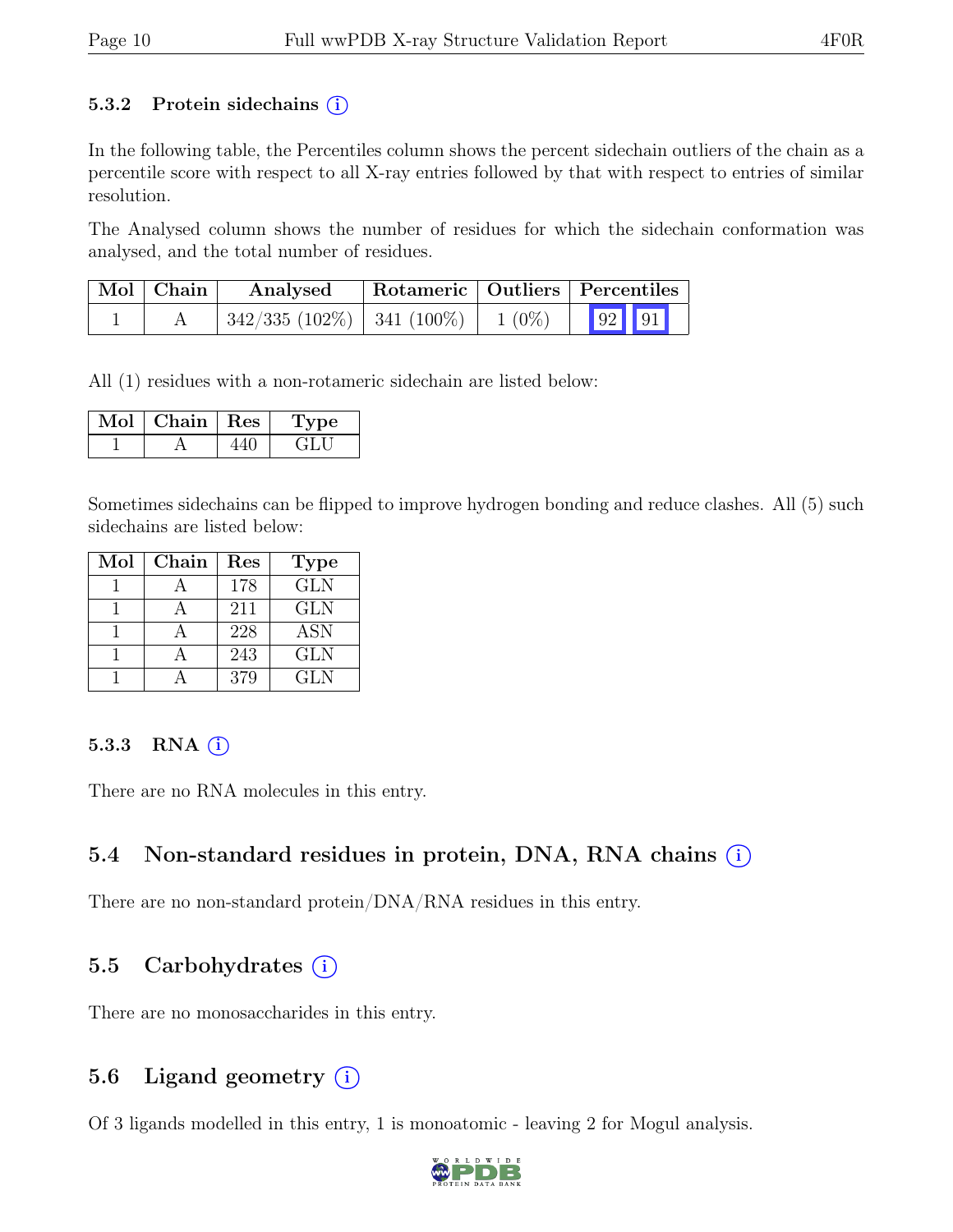In the following table, the Counts columns list the number of bonds (or angles) for which Mogul statistics could be retrieved, the number of bonds (or angles) that are observed in the model and the number of bonds (or angles) that are defined in the Chemical Component Dictionary. The Link column lists molecule types, if any, to which the group is linked. The Z score for a bond length (or angle) is the number of standard deviations the observed value is removed from the expected value. A bond length (or angle) with  $|Z| > 2$  is considered an outlier worth inspection. RMSZ is the root-mean-square of all Z scores of the bond lengths (or angles).

| Mol |      | Chain | Res | Link                     | Bond lengths |      |             | Bond angles |      |        |
|-----|------|-------|-----|--------------------------|--------------|------|-------------|-------------|------|--------|
|     | Type |       |     |                          | Counts       | RMSZ | $\# Z  > 2$ | Counts      | RMSZ | # Z    |
|     | MTA  |       | 503 | -                        | 19,22,22     | 1.29 | 3(15%)      | 19,32,32    | 1.56 | 5(26%) |
|     | GOL  |       | 502 | $\overline{\phantom{0}}$ | 5,5,5        | 0.53 |             | 5,5,5       | 0.21 |        |

In the following table, the Chirals column lists the number of chiral outliers, the number of chiral centers analysed, the number of these observed in the model and the number defined in the Chemical Component Dictionary. Similar counts are reported in the Torsion and Rings columns. '-' means no outliers of that kind were identified.

|            |     |                 |                          | Mol   Type   Chain   Res   Link   Chirals   Torsions | Rings |
|------------|-----|-----------------|--------------------------|------------------------------------------------------|-------|
| <b>MTA</b> | 503 | $\sim$ 10 $\pm$ | <b>Contract Contract</b> | $2/3/23/23$   $0/3/3/3$                              |       |
| GOL        | 502 |                 |                          | 2/4/4/4                                              |       |

All (3) bond length outliers are listed below:

| Mol |     |     |                   |             | Chain   Res   Type   Atoms   Z   Observed( $\AA$ )   Ideal( $\AA$ ) |                  |
|-----|-----|-----|-------------------|-------------|---------------------------------------------------------------------|------------------|
|     | 503 | MTA | $C5-C4$           | 2.39        |                                                                     | 0.40             |
|     | 503 | MTA | $O4'$ -C1'   2.31 |             |                                                                     | $\left 4\right $ |
|     | 503 |     | $C2-N3$           | $\mid$ 2.16 | . .35                                                               | 139              |

All (5) bond angle outliers are listed below:

| Mol | Chain | $\operatorname{Res}% \left( \mathcal{N}\right) \equiv\operatorname{Res}(\mathcal{N}_{0})\cap\mathcal{N}_{1}$ | Type       | Atoms         |         | Observed $(°)$ | Ideal <sup>(o)</sup> |
|-----|-------|--------------------------------------------------------------------------------------------------------------|------------|---------------|---------|----------------|----------------------|
|     |       | 503                                                                                                          | <b>MTA</b> | $N3-C2-N1$    | $-3.63$ | 123.01         | 128.68               |
|     |       | 503                                                                                                          | <b>MTA</b> | $C5'-C4'-C3'$ | $-2.95$ | 107.68         | 115.06               |
|     |       | 503                                                                                                          | <b>MTA</b> | $C2-N1-C6$    | 2.13    | 122.40         | 118.75               |
|     |       | 503                                                                                                          | MTA        | $CS-S5'-C5'$  | 2.09    | 105.15         | 101.30               |
|     |       | 503                                                                                                          | MTA        | $C4-C5-N7$    | $-2.05$ | 107.26         | 109.40               |

There are no chirality outliers.

All (4) torsion outliers are listed below:

| $\pm$ C3'-C4'-C5'-S5'<br>MTA 1 | $\text{Mol}$   Chain   Res   Type |  | Atoms |
|--------------------------------|-----------------------------------|--|-------|
|                                |                                   |  |       |

Continued on next page...

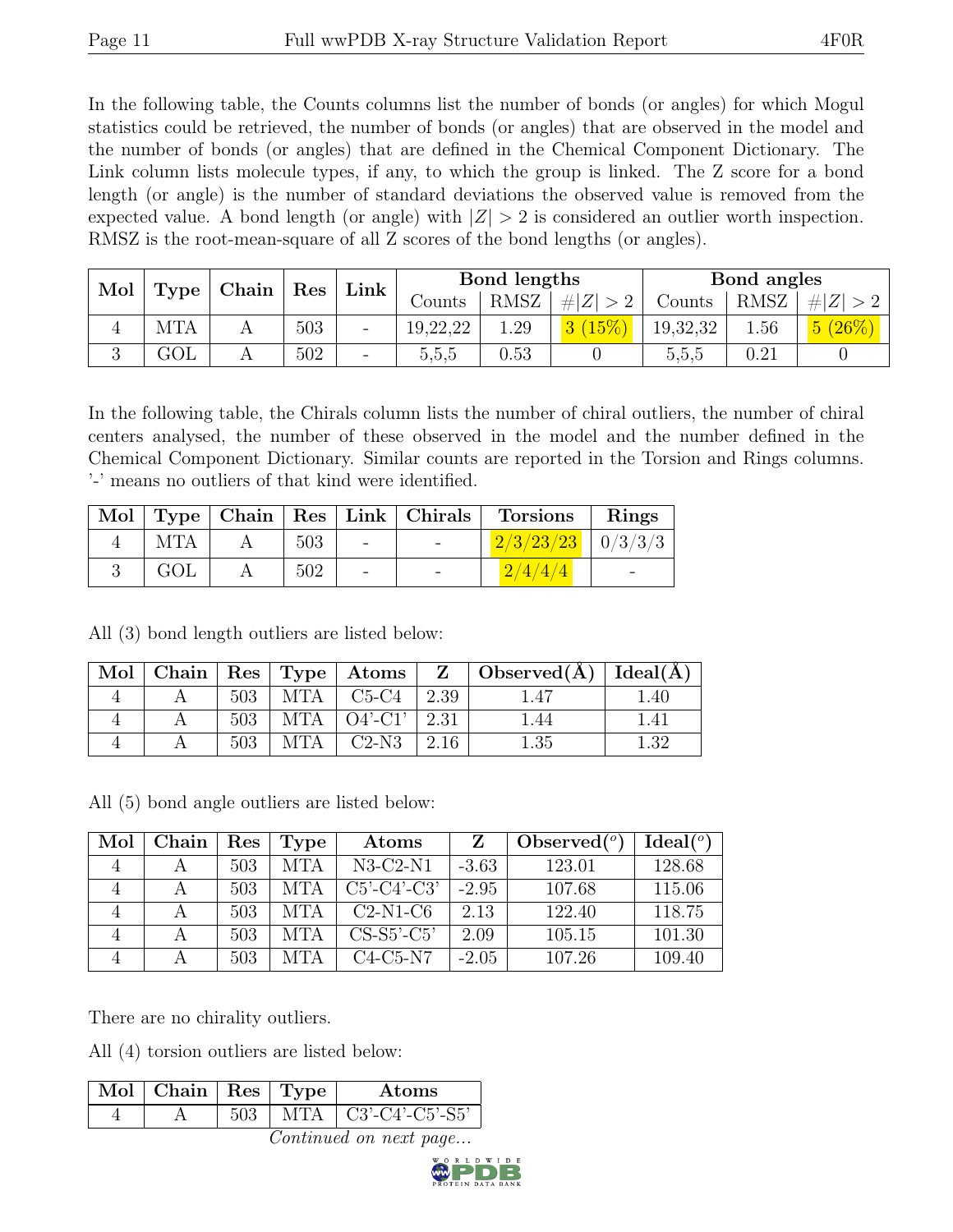| Mol | Chain |     | Res   Type | Atoms              |
|-----|-------|-----|------------|--------------------|
|     |       | 502 | GOL        | $C1-C2-C3-O3$      |
|     |       | 502 | GOL        | $O2-C2-C3-O3$      |
|     |       | 503 | <b>MTA</b> | $O4'$ -C4'-C5'-S5' |

Continued from previous page...

There are no ring outliers.

1 monomer is involved in 2 short contacts:

|  |                       | Mol   Chain   Res   Type   Clashes   Symm-Clashes |
|--|-----------------------|---------------------------------------------------|
|  | $502 \mid \text{GOL}$ |                                                   |

The following is a two-dimensional graphical depiction of Mogul quality analysis of bond lengths, bond angles, torsion angles, and ring geometry for all instances of the Ligand of Interest. In addition, ligands with molecular weight > 250 and outliers as shown on the validation Tables will also be included. For torsion angles, if less then 5% of the Mogul distribution of torsion angles is within 10 degrees of the torsion angle in question, then that torsion angle is considered an outlier. Any bond that is central to one or more torsion angles identified as an outlier by Mogul will be highlighted in the graph. For rings, the root-mean-square deviation (RMSD) between the ring in question and similar rings identified by Mogul is calculated over all ring torsion angles. If the average RMSD is greater than 60 degrees and the minimal RMSD between the ring in question and any Mogul-identified rings is also greater than 60 degrees, then that ring is considered an outlier. The outliers are highlighted in purple. The color gray indicates Mogul did not find sufficient equivalents in the CSD to analyse the geometry.



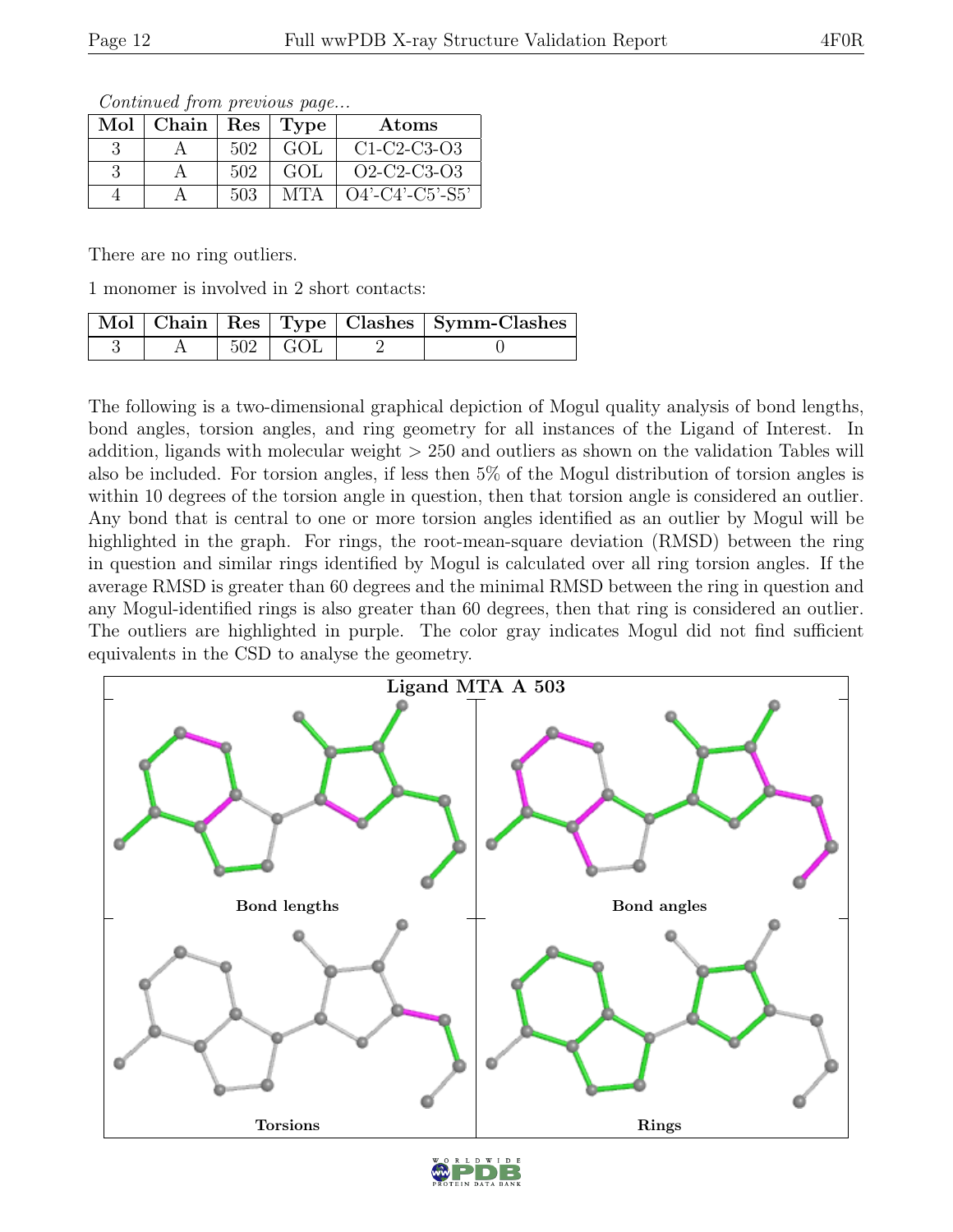## 5.7 Other polymers (i)

There are no such residues in this entry.

# 5.8 Polymer linkage issues  $(i)$

There are no chain breaks in this entry.

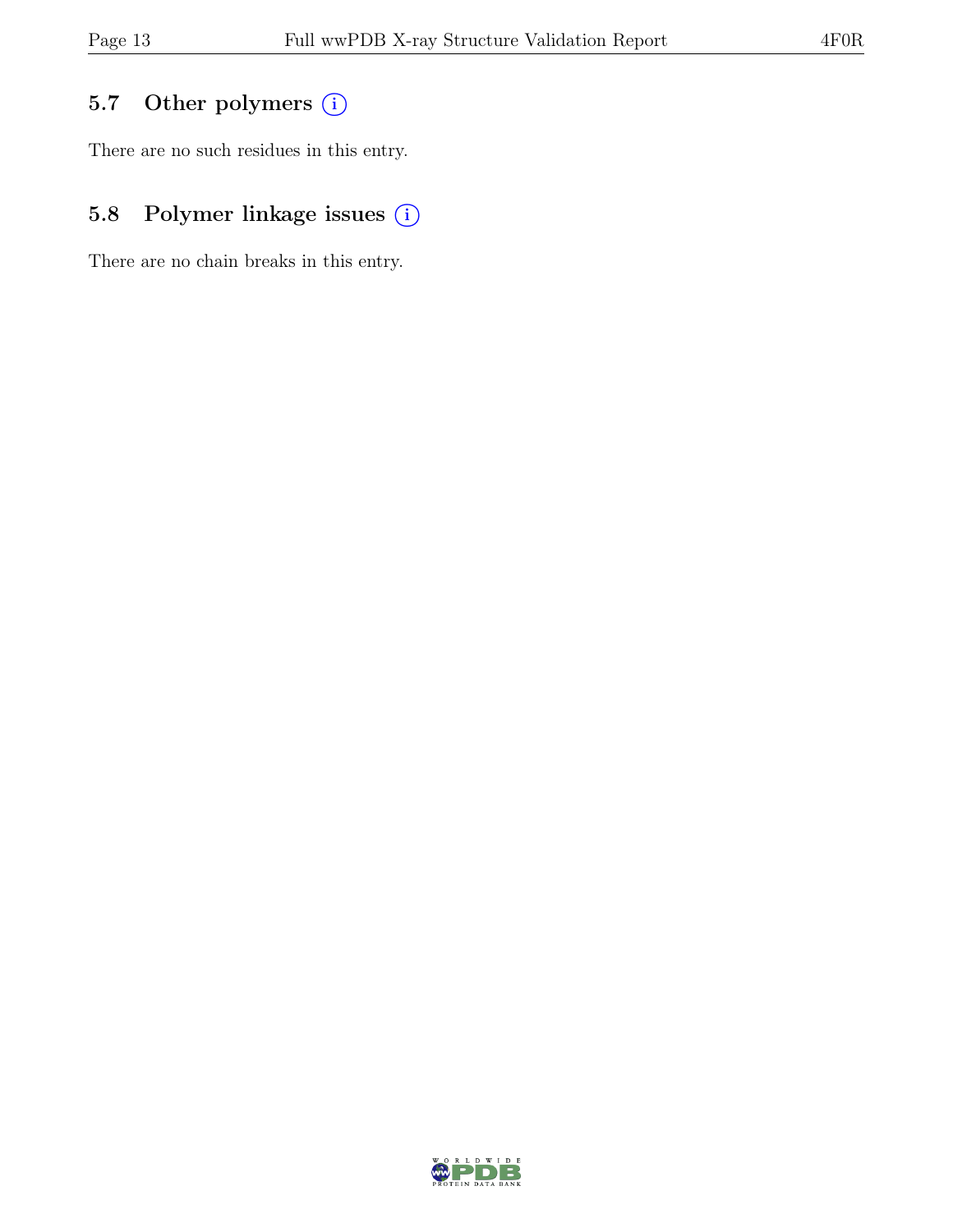# 6 Fit of model and data  $(i)$

### 6.1 Protein, DNA and RNA chains  $(i)$

In the following table, the column labelled  $#RSRZ>2$  contains the number (and percentage) of RSRZ outliers, followed by percent RSRZ outliers for the chain as percentile scores relative to all X-ray entries and entries of similar resolution. The OWAB column contains the minimum, median,  $95<sup>th</sup>$  percentile and maximum values of the occupancy-weighted average B-factor per residue. The column labelled 'Q< 0.9' lists the number of (and percentage) of residues with an average occupancy less than 0.9.

| $\mid$ Mol $\mid$ Chain $\mid$ | Analysed                  | $ \langle \mathrm{RSRZ} \rangle $ | $\rm \#RSRZ{>}2$ | $\mid$ OWAB(Å <sup>2</sup> ) $\mid$ Q<0.9 $\mid$ |  |
|--------------------------------|---------------------------|-----------------------------------|------------------|--------------------------------------------------|--|
|                                | $\pm 421/447$ (94%) $\pm$ | $-0.46$                           |                  | $\vert$ 3 (0%) 87 86 12, 18, 35, 58              |  |

All (3) RSRZ outliers are listed below:

| Mol |    |     | Chain   $\text{Res}$   $\text{Type}$   $\text{RSRZ}$ |
|-----|----|-----|------------------------------------------------------|
|     |    | ALA | 3 0                                                  |
|     |    | ALA | 2.9                                                  |
|     | 48 | GLY |                                                      |

### 6.2 Non-standard residues in protein, DNA, RNA chains (i)

There are no non-standard protein/DNA/RNA residues in this entry.

### 6.3 Carbohydrates  $(i)$

There are no monosaccharides in this entry.

### 6.4 Ligands  $(i)$

In the following table, the Atoms column lists the number of modelled atoms in the group and the number defined in the chemical component dictionary. The B-factors column lists the minimum, median,  $95<sup>th</sup>$  percentile and maximum values of B factors of atoms in the group. The column labelled 'Q< 0.9' lists the number of atoms with occupancy less than 0.9.

| Mol | Type       |     | $\vert$ Chain $\vert$ Res $\vert$ Atoms |      |      | $ $ RSCC $ $ RSR $ $ B-factors( $A^2$ ) | $\mathrm{Q}{<}0.9$ |
|-----|------------|-----|-----------------------------------------|------|------|-----------------------------------------|--------------------|
|     | <b>MTA</b> | 503 | 20/20                                   | 0.93 | 0.11 | 24, 27, 33, 33                          |                    |
|     | GOL        | 502 | 6/6                                     | 0.96 | 0.12 | 22, 30, 32, 32                          |                    |
|     |            | 501 |                                         | .00. | 0.07 | 15, 15, 15, 15                          |                    |

The following is a graphical depiction of the model fit to experimental electron density of all